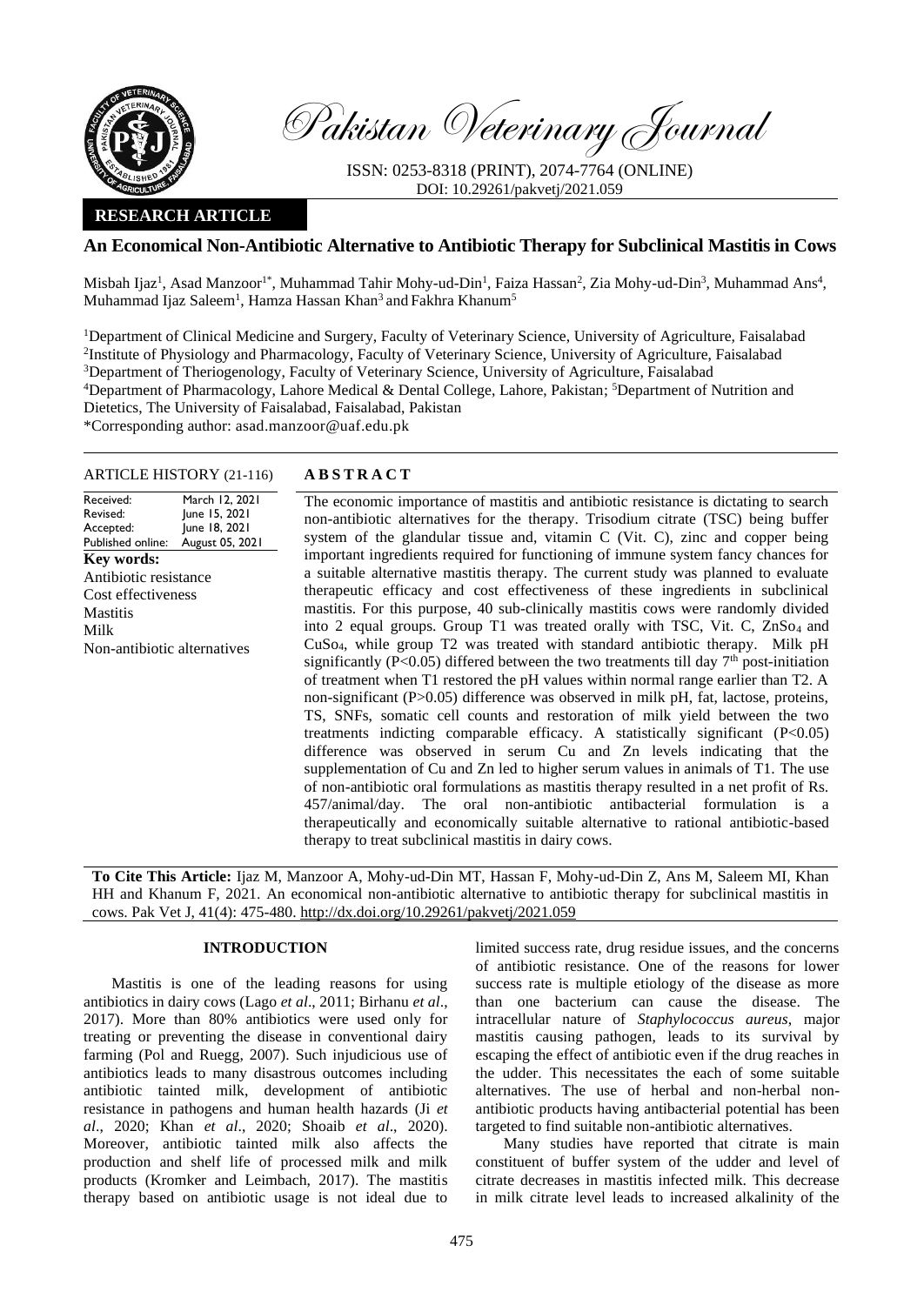udder which favors the growth of bacteria aggravating the condition (Manzoor *et al*., 2020). This justifies the use of TSC as major constituent of non-antibiotic mastitis therapy. A mastitis therapy based on TSC will not only restore milk citrate levels but also change the pH of milk to normal making the milieu unfavorable for bacterial growth and sustainability (Sarfraz *et al*., 2009; Dhillon and Singh, 2013). Moreover, decrease in milk citrate levels in the milk leads to clumping of calcium ions in milk which then appear as flakes in affected milk. This clumping of calcium ions increases the parenchymatic injury of the glandular tissue enhancing the inflammatory process. Thus, it can be assumed that replacing milk citrate contents will not only restore the pH values but will also help in reducing inflammatory process there by sequestrating free calcium (Dhillon and Singh, 2013).

Oxidative stress is major pathway for tissue damage resultant to infection causing mastitis. Vitamin C is an essential requirement of the body with proven antioxidant effects. Dairy animals affected with mastitis (sub-clinical or clinical) show a significant reduction in serum vitamin C (Vit. C) levels (Ranjan *et al*., 2005; Kleczkowski *et al*., 2005). Thus, reduction in the level of this potent antioxidant results in elevation of lipid hydroperoxide in red blood cells (RBCs) of the affected animals. Adirect correlation exists between lower vitamin C level in the serum and severity of clinical disease (Weiss *et al*., 2004). Similarly, Zn and Cu are trace minerals which are cofactors for many enzymes of the body which play important role in combating oxidative stress (Gaafar *et al*., 2010). Based on "anti-oxidant network theory" (Calvani *et al*., 2020) combining these antioxidants with TSC may prove beneficial in treating mastitis. In this scenario, the current study was planned to assess therapeutic efficacy and economic effectiveness of the combined TSC, Vitamin C, ZnSo<sub>4</sub> and CuSo<sub>4</sub> oral formulation as compared to standard antibiotic mastitis therapy.

#### **MATERIALS AND METHODS**

**Experimental animals and treatment:** Based on SFMT score (Muhammad *et al*, 2010), 40 cows suffering from subclinical mastitis were selected. These cows were divided randomly into two equal groups *viz.*

Treatment 1 (T1) = administered combination of TSC (40g), Vitamin C (10g), ZnSo<sup>4</sup> (3g), CuSo<sup>4</sup> (1g) administered orally (QD) for seven days and Treatment 2  $(T2)$  = Injected Tylosin IM + I/Mammary infusion of amoxicillin & clavulanic acid (QD) for 5 days.

**Evaluation parameters and sampling time points:** The efficacy of the treatments was evaluated through milk pH, milk somatic cell count (SCC), milk quality parameters, restoration of milk yield and zinc and copper levels in serum. Milk pH was recorded using digital pH meter on daily basis for consecutive seven days and then on day 14<sup>th</sup> and 28<sup>th</sup> post-initiation of treatment. Milk SCC was recorded on day  $7<sup>th</sup>$ ,  $14<sup>th</sup>$  and  $28<sup>th</sup>$  post-initiation of treatment by making milk film and staining it with Newman's Lampert stain (Schalm *et al.*, 1971). Milk fat contents were determined by Gerber's method **(**Aggarwala and Sharma, 1961). Fehling's solution titration method was used to estimate the lactose contents

in milk **(**Egan *et al*., 1981). Determination of milk protein contents and calculation of milk solids not fat was carried out using Davide, (1977). The milk yield was recorded based on farm record or the subjective assessment of the owner/milker. Whereas determination of Cu and Zn in blood was carried out using spectrophotometric method at 576nm through commercial kits (Centronic GmbH, Germany). Cost benefit analysis of the treatments was carried out using formula devised by Young *et al*. (2012). Net profit  $=$  (Additional returns + reduced cost) – (returns forgone + extra cost)

### **RESULTS**

**Milk pH:** Milk pH is believed to be increased in mastitis and the same was observed in the present study wherein an elevated milk pH was observed in cows affected with subclinical mastitis (Table 1). Administration of respective regimen to animals of T1 led to a decrease in milk pH on day 1 post-initiation of treatment which was statistically significant (P<0.05) from baseline values. This trend was observed till day 3 post-initiation of treatment after which the decrease was statistically non-significant  $(P<0.05)$ from previous sampling days except at day 7, till the end of the study period. In antibiotic administered mastitic animals of T2, administration of the treatment resulted in increase (P>0.05) in milk pH till day 2 post-initiation of therapy then a decreasing trend in milk pH of animals of group T2 was observed throughout the study period being statistically significant (P<0.05) at day 4, 7 and 14 post initiation of treatment. Treatment T1 as compared to T2 led to a statistically significant (P>0.05) decrease in milk pH on day 1 after start of treatments which continued till day  $7<sup>th</sup>$ . On succeeding two sampling time points, the difference in pH values was statistically non-significant  $(P>0.05)$  between the two treatments (Fig 1).

**Milk quality parameters:** Milk Somatic Cell Count (SCC) in the cows were non-significantly  $(P>0.05)$ different between both groups before the treatments (Table 2). After provision of the allocated treatments, a statistically significant (P<0.05) decreasing trend was observed in SSC in both groups at  $7<sup>th</sup>$  day post-initiation of therapy than baseline values. A further decrease in SSC was observed in both the groups at day 14 post initiation of treatment which was significantly different (P<0.05) from the previous two time point. At day  $28<sup>th</sup>$ , the milk SCC decreased significantly  $(P<0.05)$  from the previous three time points in group T1 however in group T2 it did not differ significantly (P<0.05) from day 14 but did differ significantly (P<0.05) from day  $7<sup>th</sup>$  and baseline values. There was statistically non-significant difference  $(P<0.05)$ in milk fat, protein, lactose, solids not fat and total solid contents at different sampling points between the two groups except milk fat and lactose contents which increased significantly (Fig. 4 thru 8).

When compared between the groups, it was observed that there was statistically non-significant  $(P>0.05)$ difference in milk SCC values throughout the study period.A similar non-significant (P>0.05) difference was observed in milk fat, protein, lactose, solids not fat and total solid contents between the treatments throughout the study period.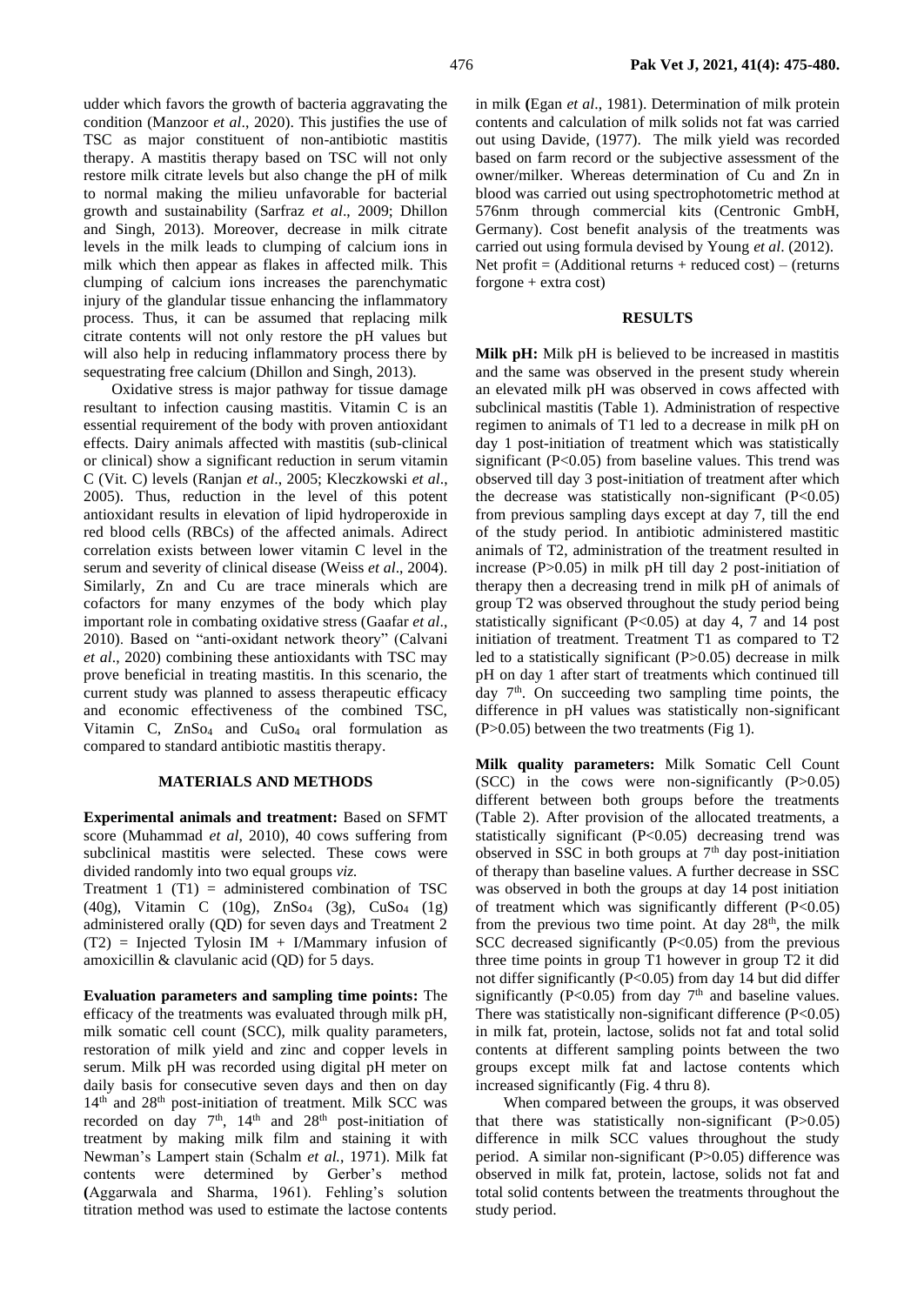**Table 1:** Effect (Mean ± SE) of oral non-antibiotic formulation *vis-à-vis* antibiotic therapy on milk pH at day 0-7, 14 and 28 of initiation of treatments in cows suffering from subclinical mastitis

| Group                                                                                     | Baseline | Milk pH values at different sampling days post initiation of treatment |                                                                                                                                                                                                                                                    |       |       |       |       |       |                                                                                                                                                                                                                     |        |
|-------------------------------------------------------------------------------------------|----------|------------------------------------------------------------------------|----------------------------------------------------------------------------------------------------------------------------------------------------------------------------------------------------------------------------------------------------|-------|-------|-------|-------|-------|---------------------------------------------------------------------------------------------------------------------------------------------------------------------------------------------------------------------|--------|
|                                                                                           |          | Day                                                                    | Day 2                                                                                                                                                                                                                                              | Day 3 | Day 4 | Day 5 | Day 6 | Day 7 | Day 14                                                                                                                                                                                                              | Day 28 |
|                                                                                           |          |                                                                        | $7.24 \pm 0.061^{\circ}$ $7.01 \pm 0.039^{\circ}$ 6.87 $\pm 0.037^{\circ}$                                                                                                                                                                         |       |       |       |       |       | $6.71 \pm 0.045$ <sup>d</sup> $6.70 \pm 0.033$ <sup>d</sup> $6.68 \pm 0.028$ <sup>de</sup> $6.70 \pm 0.033$ <sup>d</sup> $6.59 \pm 0.020$ <sup>e</sup> $6.61 \pm 0.017$ <sup>de</sup> $6.60 \pm 0.019$ <sup>e</sup> |        |
|                                                                                           |          |                                                                        | T2 7.15±0.013 <sup>a</sup> 7.17±0.009 <sup>a</sup> 7.17±0.009 <sup>a</sup> 7.14±0.012 <sup>a</sup> 7.08±0.015 <sup>b</sup> 7.02±0.011 <sup>c</sup> 6.97±0.009 <sup>d</sup> 6.88±0.015 <sup>e</sup> 6.69±0.026 <sup>f</sup> 6.69±0.026 <sup>f</sup> |       |       |       |       |       |                                                                                                                                                                                                                     |        |
| Means with identical small letters in rows are non-significant statistically $(P>0.05)$ . |          |                                                                        |                                                                                                                                                                                                                                                    |       |       |       |       |       |                                                                                                                                                                                                                     |        |



**Fig. 1:** Comparison of milk pH (Mean ± SE) values of cows treated with oral non-antibiotic formulation and rational mastitis therapy. Asterisks on the bars indicate significant difference.



**Fig. 3:** Comparison of milk SCC (Mean ± SE) of cows treated with oral non-antibiotic formulation and rational mastitis therapy.



**Fig. 5:** Comparison of milk protein contents (Mean ± SE) of cows treated with oral non-antibiotic formulation and rational mastitis therapy.

**Restoration of milk yield:** Provision of the oral formulation resulted in an increase in milk yield in the animals of the group at each sampling interval throughout the study period however the increase was not significantly (P>0.05) different among the sampling intervals or between T1 and T2. which was statistically non-significant (P>0.05) from previous study interval throughout the study period. (Table 3). The findings indicate that provision of T1 to the respective animals led



**Fig. 2:** Comparison of milk yield (Mean ± SE) of cows treated with oral non-antibiotic formulation and rational mastitis therapy.



**Fig. 4:** Comparison of milk fat contents (Mean ± SE) of cows treated with oral non-antibiotic formulation and rational mastitis therapy.



**Fig. 6:** Comparison of milk lactose contents (Mean ± SE) of cows treated with oral non-antibiotic formulation and rational mastitis therapy.

to a 1.85L/24 h increase in milk yield compared to rational treatment (T2) where the increase in milk yield observed was 0.5L/24 h.

**Serum Zinc and copper levels:** Provision of serum and copper as component of oral formulation led to a significant increase (P>0.05) in serum copper and zinc levels of the animals of T1 from their counterparts in T2 (Fig. 10 and 11).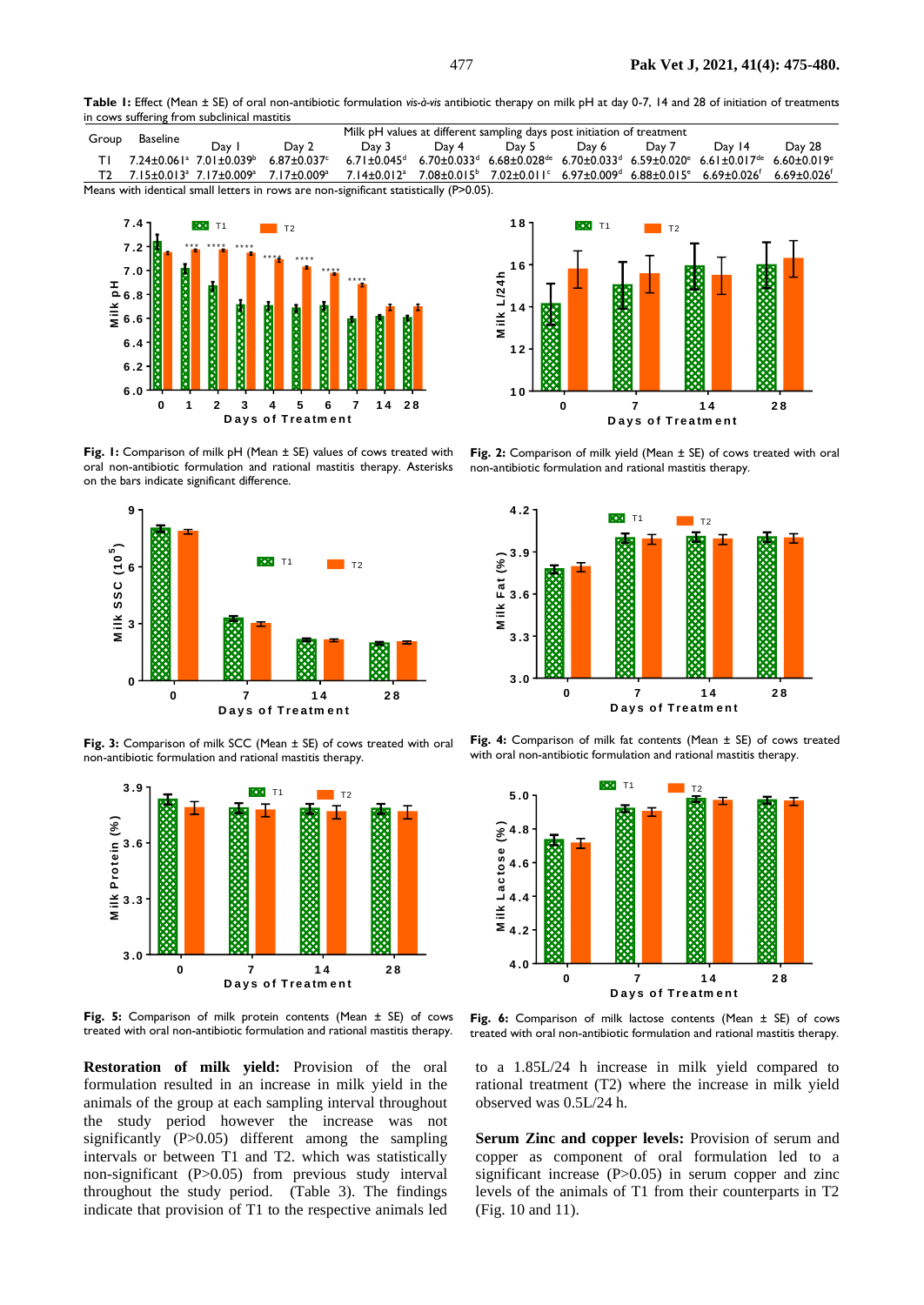

Fig. 7: Comparison of milk SNF contents (Mean ± SE) of cows treated with oral non-antibiotic formulation and rational mastitis therapy.



**Fig. 9:** Comparison of serum Cu levels (Mean ± SE) of cows treated with oral non-antibiotic formulation and rational mastitis therapy. Asterisks on the bars indicate significant difference.

**Table 2:** Effect (Mean  $\pm$  SE; SCC  $\times$  10<sup>5</sup>) of oral non-antibiotic formulation *vis-à-vis* antibiotic therapy on milk somatic cell counts at day 0, 7, 14 and 28 of initiation of treatments in cows suffering from subclinical mastitis

| Group | <b>Baseline</b>               | Milk somatic cell count $(1 \times 10^5)$ values at<br>different sampling days post initiation of<br>treatment |                               |                               |  |  |
|-------|-------------------------------|----------------------------------------------------------------------------------------------------------------|-------------------------------|-------------------------------|--|--|
|       |                               | Day 7                                                                                                          | Day $14$                      | Day 28                        |  |  |
| ΤI    | $8.01 \pm 0.172$ <sup>a</sup> | $3.28 \pm 0.129$ <sup>b</sup>                                                                                  | $2.16 \pm 0.077$ <sup>c</sup> | 1.97±0.079 <sup>d</sup>       |  |  |
| T)    | $7.85 \pm 0.121$ <sup>a</sup> | $2.99 \pm 0.116^b$                                                                                             | $2.13 \pm 0.072$ <sup>c</sup> | $2.02 \pm 0.070$ <sup>c</sup> |  |  |

Means with identical small letters in rows are non-significant statistically  $(P>0.05)$ .

**Table 3:** Effect (Mean ± SE; L/24hrs) of oral non-antibiotic formulation *vis-à-vis* antibiotic therapy on restoration of milk yield on day 0, 7, 14 and 28 of initiation of treatments in cows suffering from subclinical mastitis

|       | <b>Baseline</b>                | Days post initiation of treatment |                                         |                              |  |  |
|-------|--------------------------------|-----------------------------------|-----------------------------------------|------------------------------|--|--|
| Group |                                | Day 7                             | Day 14                                  | Day 28                       |  |  |
| т١    | $14.13 \pm 0.978$ <sup>a</sup> | $15.03 + 1.109a$                  | $15.93 \pm 1.091$ <sup>a</sup>          | $15.98 + 1.089$ <sup>a</sup> |  |  |
| T)    | $15.78 \pm 0.885^{\circ}$      | $15.55 \pm 0.888$ <sup>b</sup>    | $15.48 \pm 0.883^b$ $16.28 \pm 0.868^b$ |                              |  |  |

Means with identical small letters in rows are non-significant statistically  $(P>0.05)$ .

**Cost Benefit Analysis:** Cost Benefit analysis of the treatments was carried out by Partial Budget Analysis through accepted formula described by Young *et al.*  (2012). Net profit = (Additional returns + reduced cost) – (returns forgone + extra cost); Where additional returns mean increased milk received after administration of treatments. The milk yield increased from 14.13 to 15.98 L/24 h in T1, whereas corresponding values for group T2 were 15.78-16.28 L/24 h. Thus, the additional milk received in T1 was 1.35/L/animal/day. The cost of milk



**Fig. 8:** Comparison of milk total solid contents (Mean ± SE) of cows treated with oral non-antibiotic formulation and rational mastitis therapy.



**Fig. 10:** Comparison of serum Zn levels (Mean ± SE) of cows treated with oral non-antibiotic formulation and rational mastitis therapy. Asterisks on the bars indicate significant difference.

was Rs.  $60/L$ , so: Additional returns= 1.35 x  $60 =$  Rs. 8. Reduced cost indicates here the difference in costs of two treatments (i.e., if the new drug is cheaper than old one or not). The cost of oral formulation for one animal per day was Rs. 14 whereas the rational treatment cost was Rs.390/animal/day, so:

Reduced cost= Cost of rational treatment- cost of trial  $drug = 390-14 = Rs. 376. Returns for egone means loss in$ milk production or any other losses due to treatment, whereas extra cost means if the trial drug is costly than the rational treatment. Both these were not true in the subject case, so:

Net profit =  $81+376-0-0=$  Rs. 457/animal/day. The net profit gained by using the composite oral formulation as mastitis therapy instead of antibiotic therapy in subclinically mastitic cows was Rs. 457/animal/day.

#### **DISCUSSION**

Antibiotics-based mastitis therapy leaves a lot to be desired, including antibiotic resistance which necessitates efforts to search adjuncts or alternatives to reduce the colossal effects of this costly disease. A variety of remedial agents have been used either in replacement or as adjuncts to antibiotics in combating bovine and bubaline clinical and subclinical mastitis. Among these agents, non-antibiotic antibacterial have now been preferred to treat not only the intramammary infections but also the infections of other systems (Sarfraz *et al.,*  2009; Yousaf *et al*., 2010; Dhillon and Singh, 2013;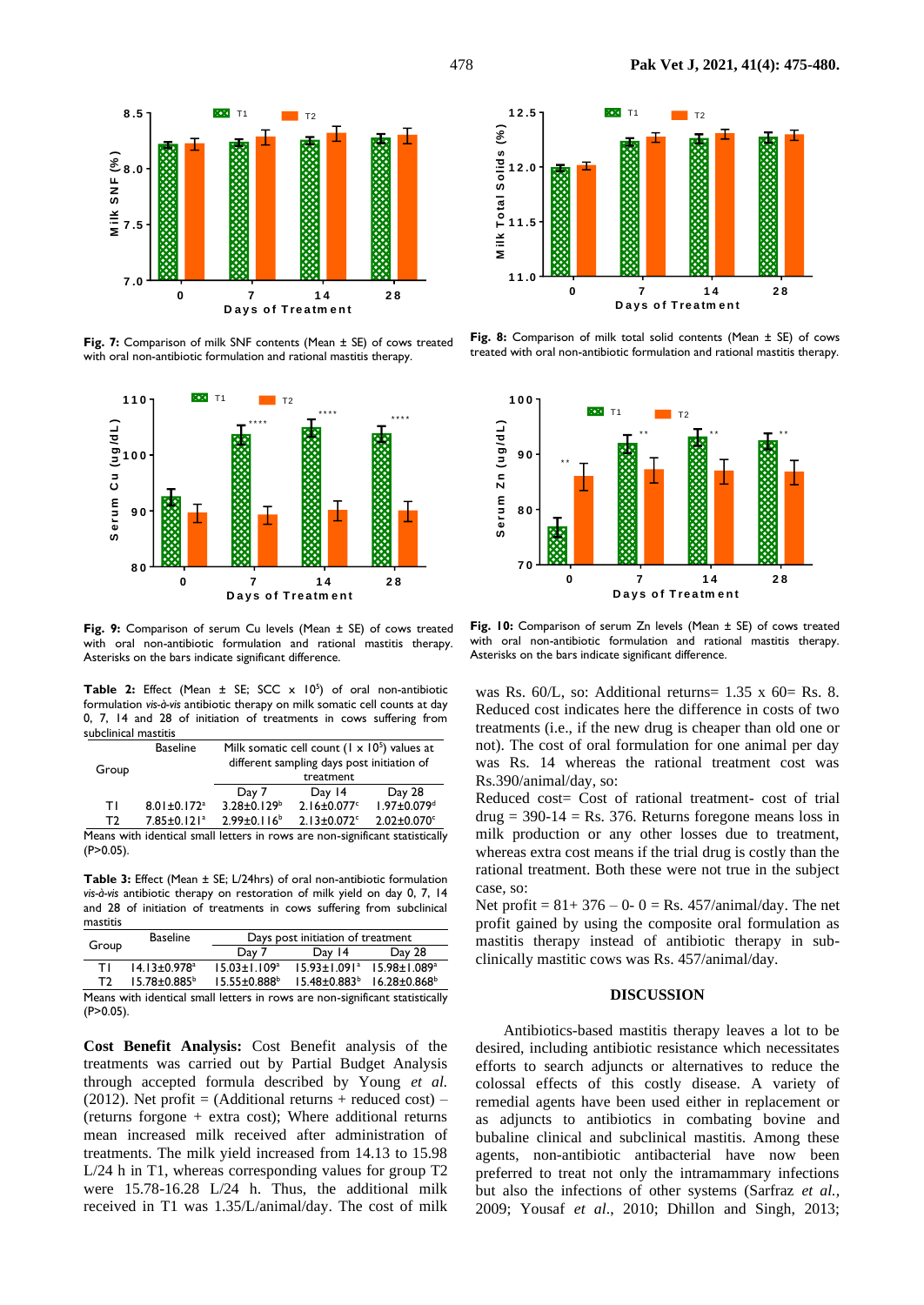Reddy *et al*., 2017). The non-antibiotics are supposed to reduce the udder infections without the concerns of bacterial resistance, eliminate milk and meat antibiotic residues and save the discarding of milk tainted with antibiotics. Moreover, the oxidative stress occurring in the mastitis will galvanize one to use antioxidants to stop the advent of oxidative stress. Using antioxidants will not only reduce the severity of disease but will also improve the cure rate (Gaafar *et al*., 2010; Latif *et al*., 2014; Yang and Li, 2015).

In the present study, milk pH was recorded to evaluate efficacy of treatments. The combination therapy significantly decreased the milk pH values. These findings are broadly concordant with those of previously reported studies (Sarfraz *et al.,* 2009; Dhillon and Singh, 2013; Prakash *et al.,* 2013; Mbonwanayo *et al*., 2016; Reddy *et al*., 2017). The increase in milk pH values is attributed to many factors including an increase in permeability of the glandular tissue to components of blood. Moreover, extracellular fluid and cellular components of blood along with inflammatory exudate get mixed with the milk resulting in an increase in milk pH values. This increase in milk pH is proportional to the extent of the damage or severity of the inflammatory process happening there (Bagri *et al*., 2018; Kandeel *et al*., 2019). Keeping in view this relationship, it can be assumed that returning of milk pH towards normal after administration of oral formulation indicates cessation of inflammatory process in the glandular tissue.

Restoration of the lost milk yield is probably the most cardinal measure of penultimate economic value of any mastitis therapy. Regarding restoration of milk yield, the values observed at baseline in the T1 group were 14.13±0.978 L/24 hrs, which increased to 15.98±1.089 L/24 hrs, due to the therapy. These findings are validated by the findings of Sarfraz *et al*. (2009), Prakash *et al.* (2013) and Reddy *et al*. (2017) who have reported an increase in milk yield in their studies after using trisodium citrate as mastitis therapy.

Milk somatic cell count (SCC) is one of the most used parameters of milk quality and determination of intramammary infections. Different researchers have used different cut-off SCC values to classify an udder quarter either infected or non-infected. National Mastitis Council recommends a count of < 2, 00, 000 cells per ml (Marzo *et al*., 2016) of milk to classify an udder quarter as uninfected. A significant reduction was observed in milk SCC in the animals after treating with combination T1 therapy. These findings are broadly in line with the findings of Mbonwanayo *et al*. (2016) who reported a significant reduction in milk SCC after treating mastitis with trisodium citrate. Somatic cells are inflammatory cells present in the glandular tissue/milk. When an inflammatory process is taking place in the glandular tissue of the udder these cells rush towards the site and due to increased permeability of glandular tissue pass into the milk. A significant increase in SCC is an indication of a strong inflammatory process going-on in the glandular tissue. A significant decrease in SCC after provision of oral formulation strongly indicates reduction in inflammatory process in the glandular tissue. Similarly, T1 improved other milk quality parameters (milk fat, SNF, TS, proteins and lactose contents) though nonsignificantly as compared to rational mastitis therapy, however it does indicate equal efficacy of the two treatments. Additionally, comparative increase in serum Cu and Zn levels also seems to be beneficial as both these minerals act as co-factors of many enzymes of immune system (Yang and Li, 2015).

Economic effectiveness is an added advantage of the oral non-antibiotic formulation as evident from the findings that it has produced statistically equivalent results to rational antibiotic mastitis therapy but being more economical. Farmer friendly administration of the formulation, no discarding of milk with the concern of drug residues and no antibiotic tainted milk for milk processing industry are other advantages which make the oral non-antibiotic formulation superior to rational antibiotic mastitis therapy.

**Conclusions:** The combined oral formulation of TSC, Vit. C, ZnSo<sub>4</sub> and CuSo<sub>4</sub>helped to reduce inflammatory process during subclinical mastitis in the affected animals during. Elimination of tainted milk and concerns of antibiotic resistance and cost effectiveness of the nonantibiotic therapy make it suitable alternatives to antibiotic therapy to be used in cows suffering from subclinical mastitis on larger scale.

**Authors contribution:** MI and AM planned and executed main research trial. MTMUD, FH, ZMUD, MIS and HHK helped in collection and processing of samples. MA helped in serum chemical analysis while FK assisted in milk quality evaluation.

**Acknowledgements:** The authors acknowledge the services and guidance provided by Prof. Dr. Ghulam Muhammad and Dr. Muhammad Saqib from Mastitis Research Lab, Clinical Medicine & Surgery, University of Agriculture, Faisalabad, Pakistan.

## **REFERENCES**

- Aggarwala AC and Sharma RM, 1961. A Laboratory Manual of Milk Inspection. Asia Publishing House, Bombay, India.
- Bagri DK, Pandey RK, Bagri GK, *et al*., 2018. Effect of subclinical mastitis on milk composition in lactating cows. J Ento Zool Stud 6:231-6.
- Birhanu M, Leta S, Mamo G, *et al*., 2017. Prevalence of bovine subclinical mastitis and isolation of its major causes in Bishoftu Town, Ethiopia. BMC Res Notes 10:767.
- Calvani M, Pasha A and Favre C, 2020. Nutraceutical Boom in Cancer: Inside the Labyrinth of Reactive Oxygen Species. Int J Mol Sci 21:1936**-**61.
- Davide CL, 1977. Laboratory Guide in Dairy Chemistry Practical. FAO Regional Dairy Development and Training Center for Asia and the Pacific. Dairy Training and Research Institute, Univ. of the Philippines at Los Banos, College, Laguna.
- Dhillon KS and Singh J, 2013. A new horizon in the pathobiology, etiology and novel treatment of mastitis in buffalo. Buffalo Bull 32:26-34.
- Egan H, Kirk RS and Sawyer R, 1981. Pearson's Chemical Analysis of Foods, 8<sup>th</sup> Ed. Longman Scientific and Technical, London.
- Gaafar HMA, Basiuoni MI, Ali MFE, *et al.,* 2010. Effect of zinc methionine supplementation on somatic cell count in milk and mastitis in Friesian cows. Arch Zootech 13:36-46.
- Ji Y, Xiao F, Zhu W, et al., 2020. LysGH15 effectively control murine mastitis caused by Staphylococcus aureus. Pak Vet | 40:519-22.
- Kandeel SA, Meghad AA, Ebied MH, *et al.*, 2019. Ability of milk pH to predict subclinical mastitis and intramammary infection in quarters from lactating dairy cattle. J Dairy Sci 102:1417-27.